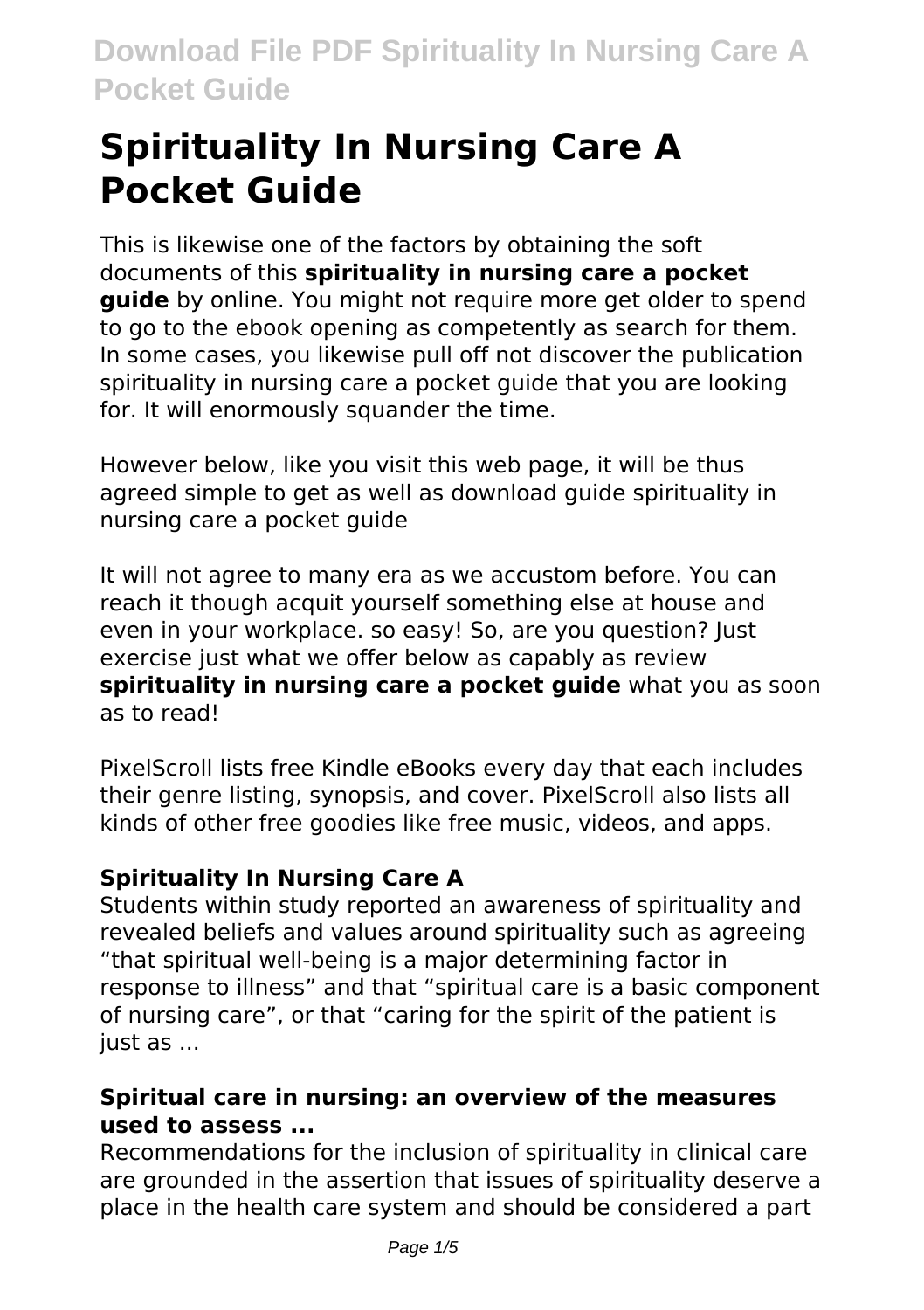of routine clinical care ... Re-examining definitions of spirituality in nursing research. Journal of Advanced Nursing. 2013; 69 (12):2622–2634.

# **Incorporating Spirituality in Primary Care - PMC**

Whole-health nursing entails considering and then assisting patients with the effects of illness on the body, mind, emotions, spirituality and personal relationships. When trust is present in the provider-patient relationship , a plan of care can be cocreated with the patient, and care can be given and received.

# **The Importance of Holistic Nursing Care | Carson-Newman**

From a nursing perspective, many of the terms associated with spirituality may already be integrated into usual care: examples include active listening, therapeutic touch, and humor. 6 In addition to being aware of and nurturing their own spirituality, nurses must practice "intentionality," or focused consciousness. 7 For example, it is ...

### **The Importance of Spirituality in Patient-Centered Care**

Family centered care in pediatric nursing is a collaboration between patient, family, doctor & nurses to help achieve important clinical decisions. ... Children learn their characteristics, heritage, and spirituality from their family members. Pediatric practitioners must identify and learn to relate to other cultures to understand the factors

#### **Pediatric Nursing - 5 Key Principles of Family Centered Care**

Medicine, Religion & Health: Where Science and Spirituality Meet; New Light on Depression: Help and Hope for the Depressed and Those Who Love Them; Parish Nursing: Stories of Service and Care; Pastoral Care of Older Adults; Purpose and Power in Retirement: New Opportunities for Meaning and Significance; Reflections on Aging and Spiritual Growth

### **Center for Spirituality, Theology and Health**

Holistic nursing care involves healing the mind, body, and soul of our patients. It involves thinking about and assisting patients with the effects of illness on the body, mind, emotions,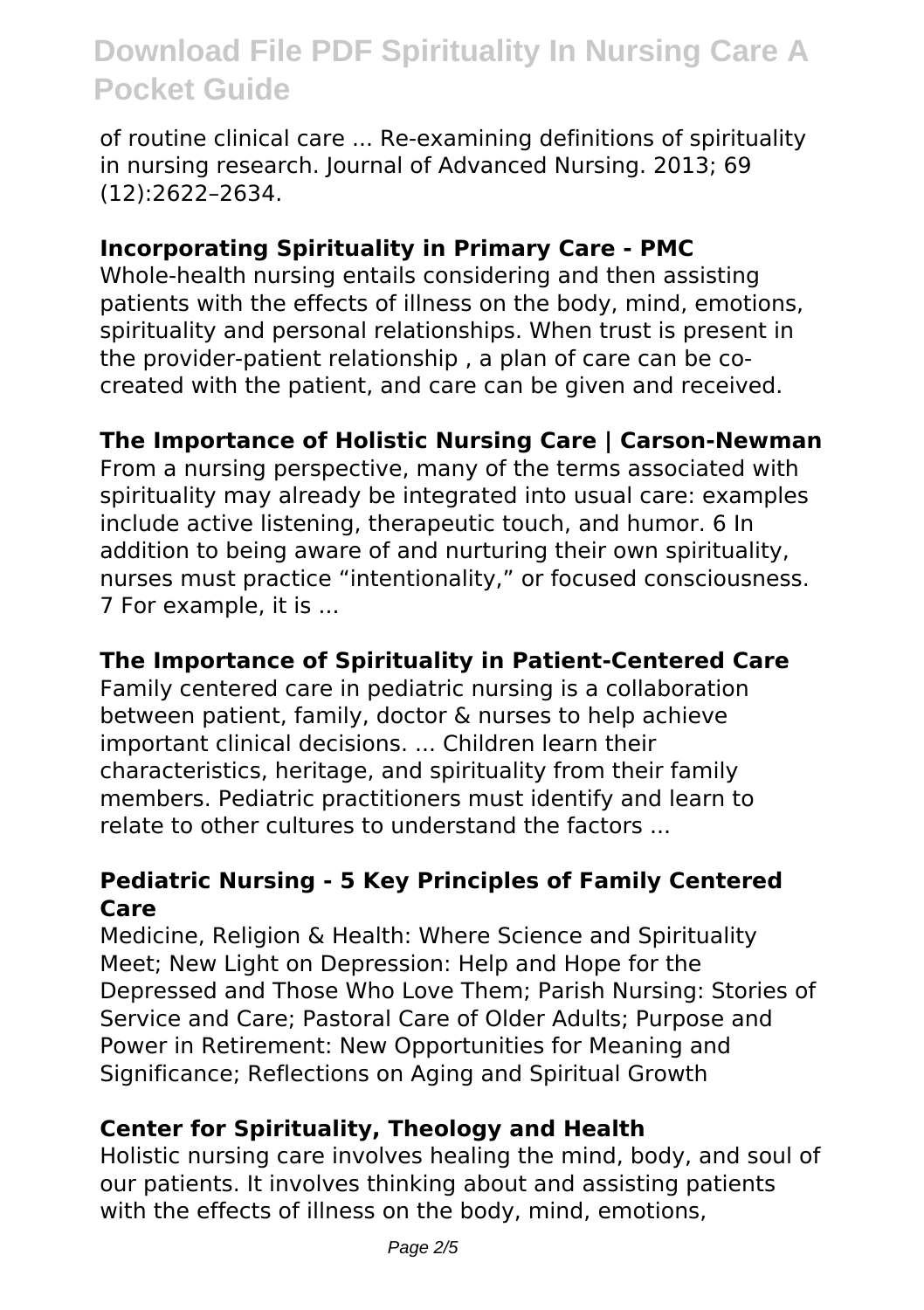spirituality, religion, and personal relationships. Holistic care also involves taking into consideration social and cultural differences and preferences.

### **The Importance of Holistic Nursing Care: How to Completely Care for ...**

Care is the essence of nursing and a distinct, dominant, and unifying focus. Caring is essential for well-being, health, healing, growth, and to face death. Culture care is the broadest holistic means by which a nurse can know, explain, interpret, and predict nursing care phenomena to guide nursing care practices.

# **Leininger's Culture Care Theory - Nursing Theory**

Spirituality is a significant part of many people's lives, and it can become even more important as we grow older. A study by the University of Chicago found belief in god tends to increase with age, especially for those older than 68. Luckily for these spiritual seniors, faith practices come with a host of health benefits.

### **Seniors and Spirituality: Health Benefits of Faith - Elder Care Alliance**

That's why many seniors with mental or physical conditions benefit from holistic care and counseling that addresses their spirituality. In fact, some older adults experience faster or more complete healing from injuries, emotional grief, or other afflictions when they have the support of a chaplain or spiritual counselor.

# **Spirituality and Aging | A Guide on Faith, Meaning, & Connection**

We would like to show you a description here but the site won't allow us.

### **Elsevier**

Nursing Care Plan 1. Nursing Diagnosis: Acute pain related to urinary tract infection as evidenced by cloudy, foul-smelling urine, patient reports of burning sensation when urinating, and suprapubic cramping and pain rated 7/10. Desired Outcome: Within 4 hours of nursing interventions, the patient will report pain reduced to a 4/10 or less.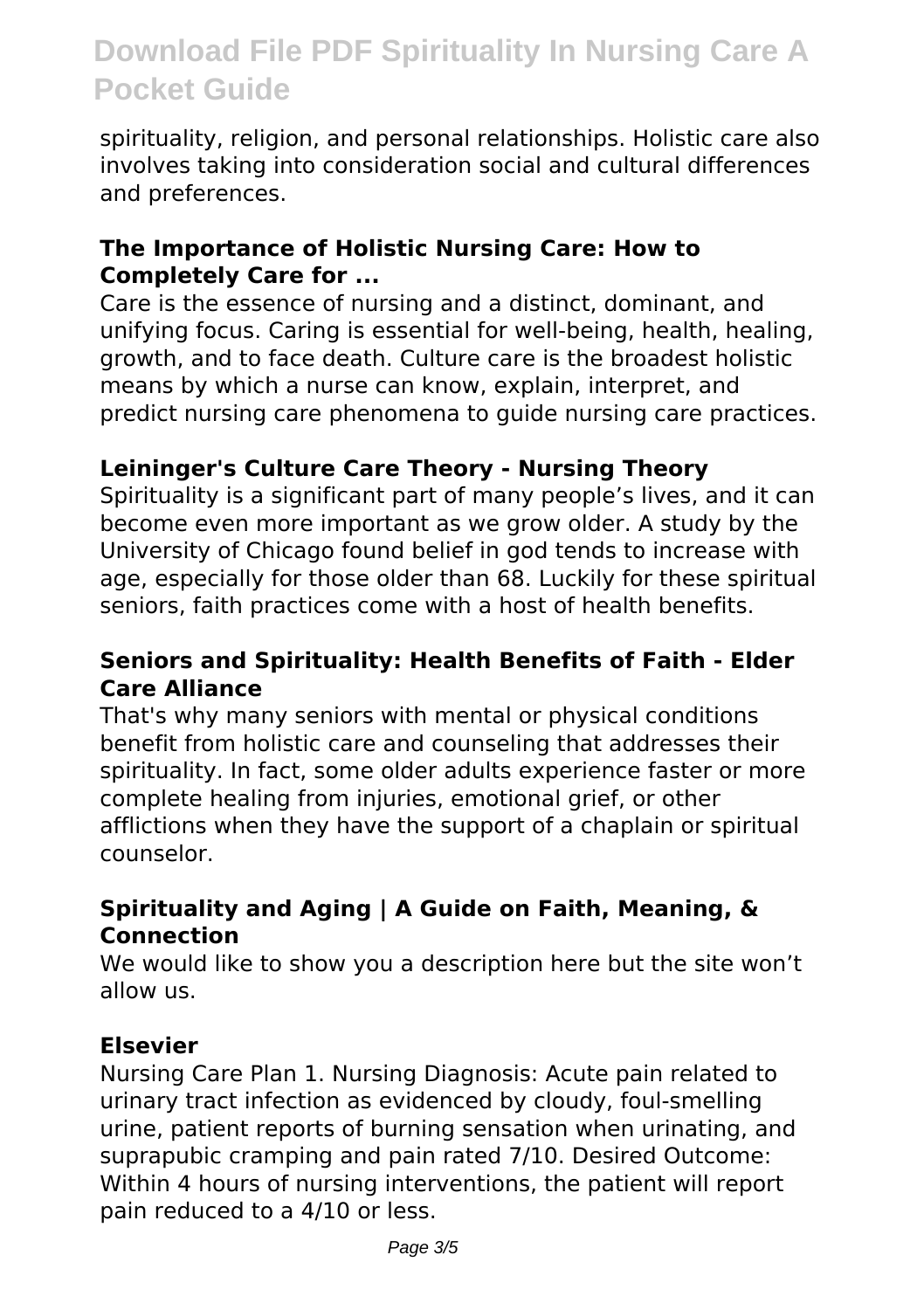# **Urinary Tract Infection Nursing Diagnosis & Care Plan**

Chapter 18 (Spirituality) Open Resources for Nursing (Open RN) Chapter 19 (Care of the Older Adult) Appendix A: Sample NANDA-I Diagnoses. ... and spiritual palliative care. Nursing interventions begin immediately after the initial medical diagnosis and continue throughout the continuum of care until the end of life. As a patient approaches end ...

#### **17.4 Palliative Care Management – Nursing Fundamentals**

The Fundamentals of Nursing Care Plan for Type 2 Diabetes – The Checklist. This Nursing Care Plan is based on 10 key focus areas when managing type 2 diabetes from home. They are: Focus 1 – Important Past Health Information. Focus 2 – Your (or patient's) Lifestyle. Focus 3 – Results of the Objective Examinations and Test Results ...

### **Nursing Care Plan for Type 2 Diabetes (for Home Use)**

Spirituality; Health Plans . ArchCare Advantage (SNP) ArchCare Community Life (MLTCP) ... Elderly Care, Rehabilitation Centers, Senior Nursing, and Insurance Plans Living at Home. OUR CONTINUUM OF CARE: Health needs change, often when we least expect it. Careers; Schedule a Nursing Home Visit;

#### **Elderly Care, Rehabilitation Centers, Senior Nursing, and Insurance ...**

With a primary focus on health and wellbeing, the University of Minnesota's Earl E. Bakken Center for Spirituality & Healing has unique resources to offer the University and community during the COVID-19 pandemic. Explore our resources for health professionals, the community, businesses, and students.

#### **Center for Spirituality and Healing - University of Minnesota**

Welcome to Heritage Park Care and Rehabilitation Center. It is our mission as a family-based organization to revolutionize the healthcare industry through a culture of resident centered healthcare services, personalized spirituality, and real quality of life initiatives.